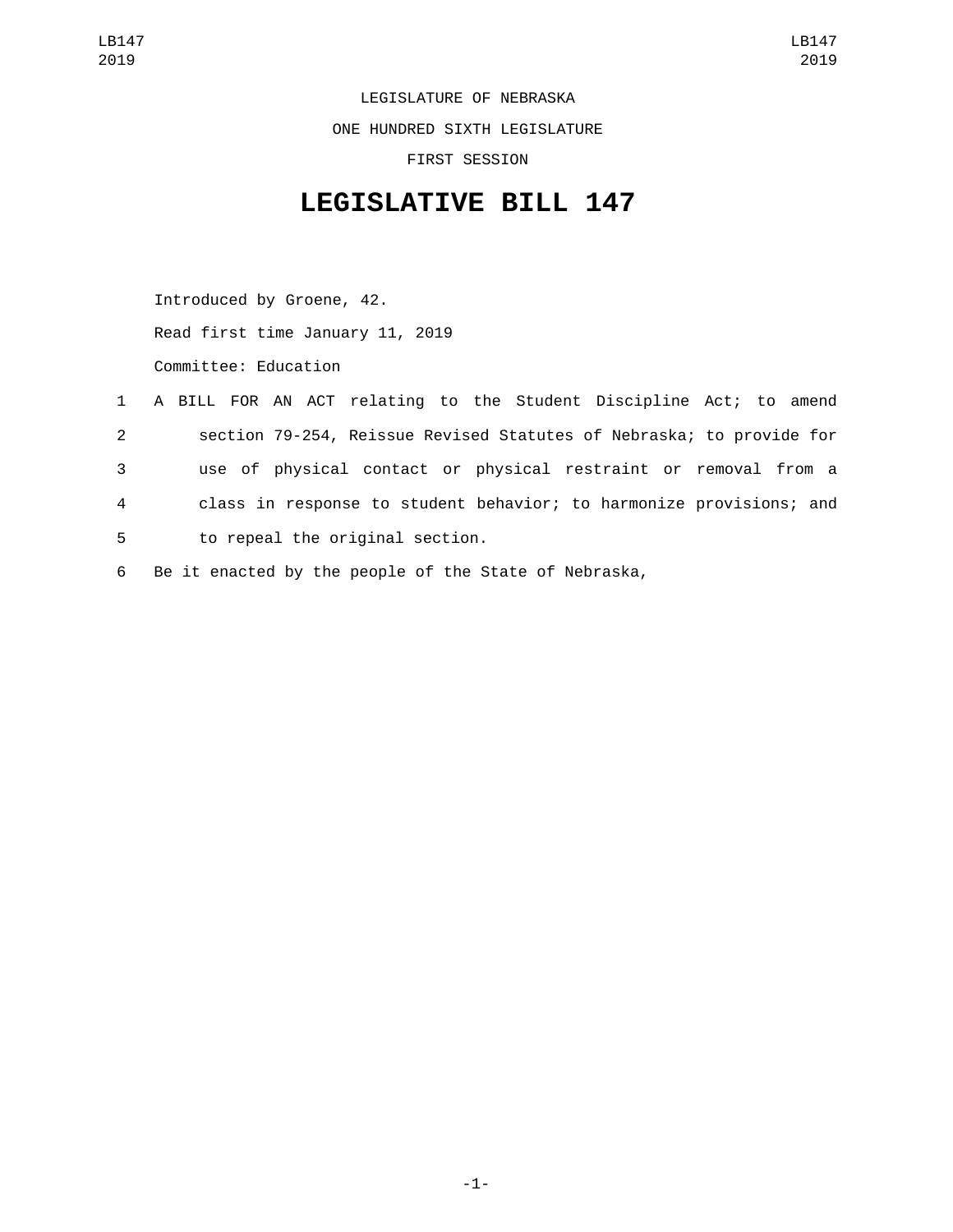Section 1. Section 79-254, Reissue Revised Statutes of Nebraska, is 2 amended to read: 79-254 Sections 79-254 to 79-294 and sections 2 and 3 of this act shall be known and may be cited as the Student Discipline Act. Sec. 2. (1) If a student becomes physically violent toward himself or herself, a teacher, an administrator, or another student, a teacher or administrator may use the necessary physical contact or physical restraint to control such student until such student no longer presents a danger to himself or herself, the teacher, the administrator, or the 10 other student. (2) If a student exhibits destructive behavior toward school property, a teacher or administrator may use the necessary physical contact or physical restraint to control such student until such student ceases the destructive behavior or the student is removed from the 15 classroom. (3) Any action by a teacher or administrator pursuant to subsection (1) or (2) of this section shall not be considered corporal punishment 18 pursuant to section 79-295. (4) Any teacher or administrator defending himself or herself, another teacher or administrator, or a student pursuant to subsection (1) of this section, or protecting school property pursuant to subsection (2) of this section, shall not be subject to legal action or administrative discipline if such teacher or administrator was acting in a reasonable 24 manner. (5) For purposes of this section, physical restraint means holding the hands, wrists, or torso of a student to control the movements of such student and shall not include the use of any mechanical device or binding 28 a student to any object. 29 Sec. 3. (1) A teacher has the authority to have a student removed from the classroom by an administrator, administrator's designee, or 31 school resource officer if the teacher:

-2-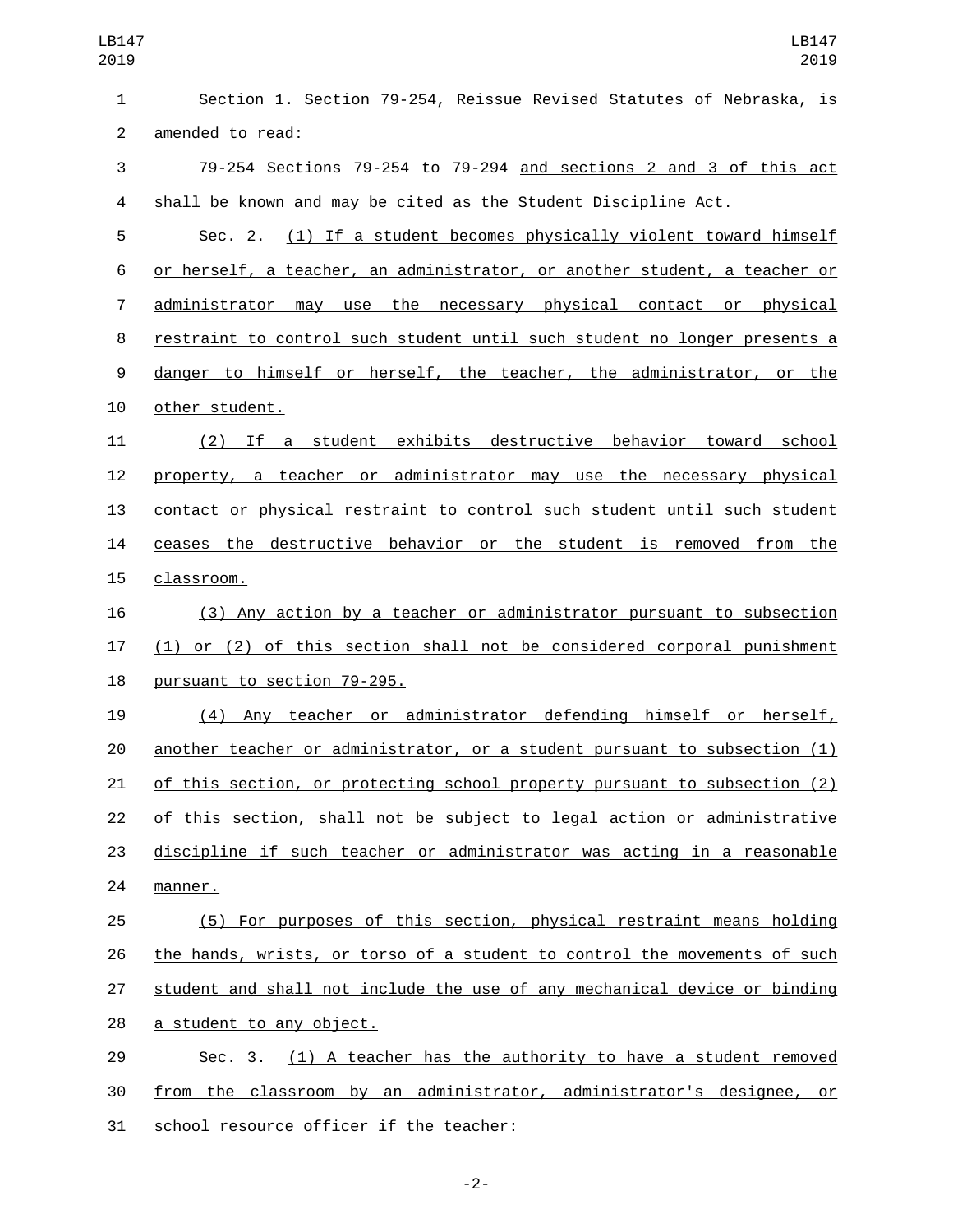(a) Has documented that such student has repeatedly interfered with such teacher's ability to communicate effectively with the students in such class or with the ability of students in such class to learn;

 (b) Determines such student's behavior is so unruly, disruptive, or abusive that it seriously interferes with such teacher's ability to communicate effectively with the students in the class or with the ability of the students in the class to learn; or7

 (c) Determines such student has committed other disruptive acts that merit discipline under the Student Discipline Act.9

 (2) If a teacher has a student removed from a classroom pursuant to this section, the principal of the school may place such student into another appropriate classroom or into in-school suspension or suspend the student pursuant to section 79-265 or 79-267. The principal may not return such student to a class taught by such teacher without the teacher's consent unless such return is required pursuant to the Special Education Act or the federal Individuals with Disabilities Education Act, 20 U.S.C. 1400 et seq., as such act existed on January 1, 2019. If the teacher does not consent to the student's return to the teacher's classroom, within two school days following the student's removal a conference shall be held with the teacher and the parent or legal guardian of such student in the presence of the principal or the principal's designee for the purpose of determining the causes of the problem and developing a plan to implement possible student behavior improvement mechanisms. Following the conference, the principal may readmit such student to the teacher's class. A principal or other administrator shall not coerce a teacher to consent to the return of a student to a class from which such student was removed pursuant to this 28 section.

 (3) A teacher shall not be subject to legal action or administrative discipline for having a student removed from a class pursuant to subsection (1) of this section if such teacher was acting in a reasonable